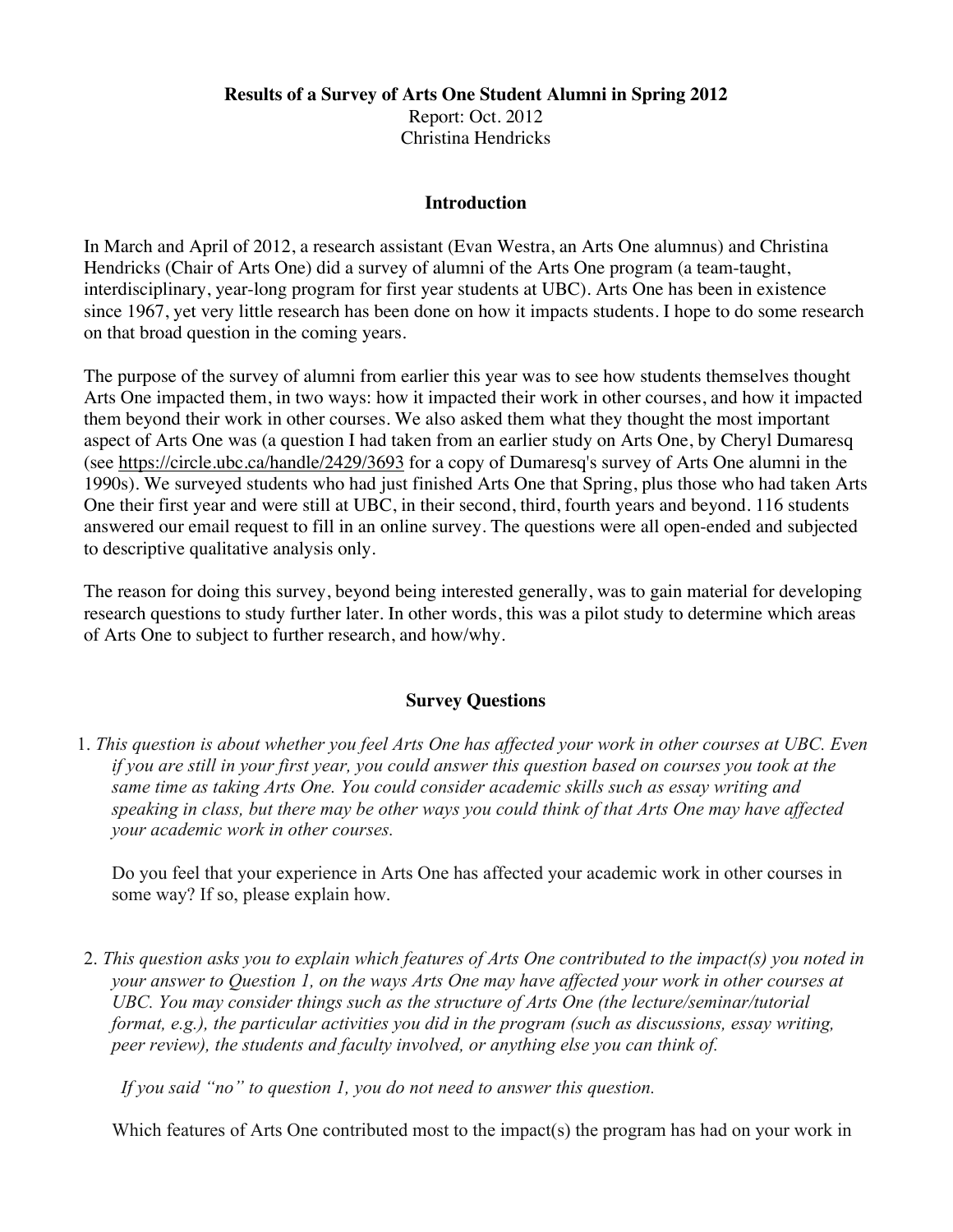other courses at UBC, and how did they do so?

3. *This question is about whether you feel that taking Arts One has affected you in some way(s) besides in terms of your academic work in university courses. If you answer yes, please explain what sort of impact Arts One has had on you.*

Do you feel that your experience in Arts One has had a significant impact on you in some way beyond your academic work in courses at UBC? If yes, please explain the kind of impact it has had.

4. *This question asks you to explain which features of Arts One contributed to the impact(s) you noted in your answer to Question 3. You may consider things such as the structure of Arts One (the lecture/seminar/tutorial format, e.g.), the particular activities you did in the program (such as discussions, essay writing, peer review), the students and faculty involved, or anything else you can think of.*

 *If you said "no" to question 3, you do not need to answer this question.*

Which features of Arts One contributed most to the impact(s) given in your answer to Question 3, and how did they do so?

- 5. In your view, what is the single most important feature of Arts One, and why?
- 6. Do you have any other comments you'd like to share about the Arts One program?
- 7. During which academic year did you take Arts One? (E.g., 2011-2012, 2010-2011, etc.)
- 8. Would you like to be entered into the draw for two \$50 gift certificates for UBC Food Services? [*If participants answer "yes," they will be directed to a screen that provides them a code to send to Evan Westra at the study email address*.

### **Results**

[*What follows provides only a discussion of the most prominent answers, or the ones I found most interesting. There were many, many different things said by students, with the result that most of those ended up being said only a few times, and thus are not recorded below unless I found them particularly interesting or surprising.*

#### **How many students said Arts One had a positive impact on their work in other courses**

106, or 91% of the 116 respondents. A few said there was no impact on their work in other courses, and a few said it impacted their work negatively (though some of those also said it had some positive impacts too).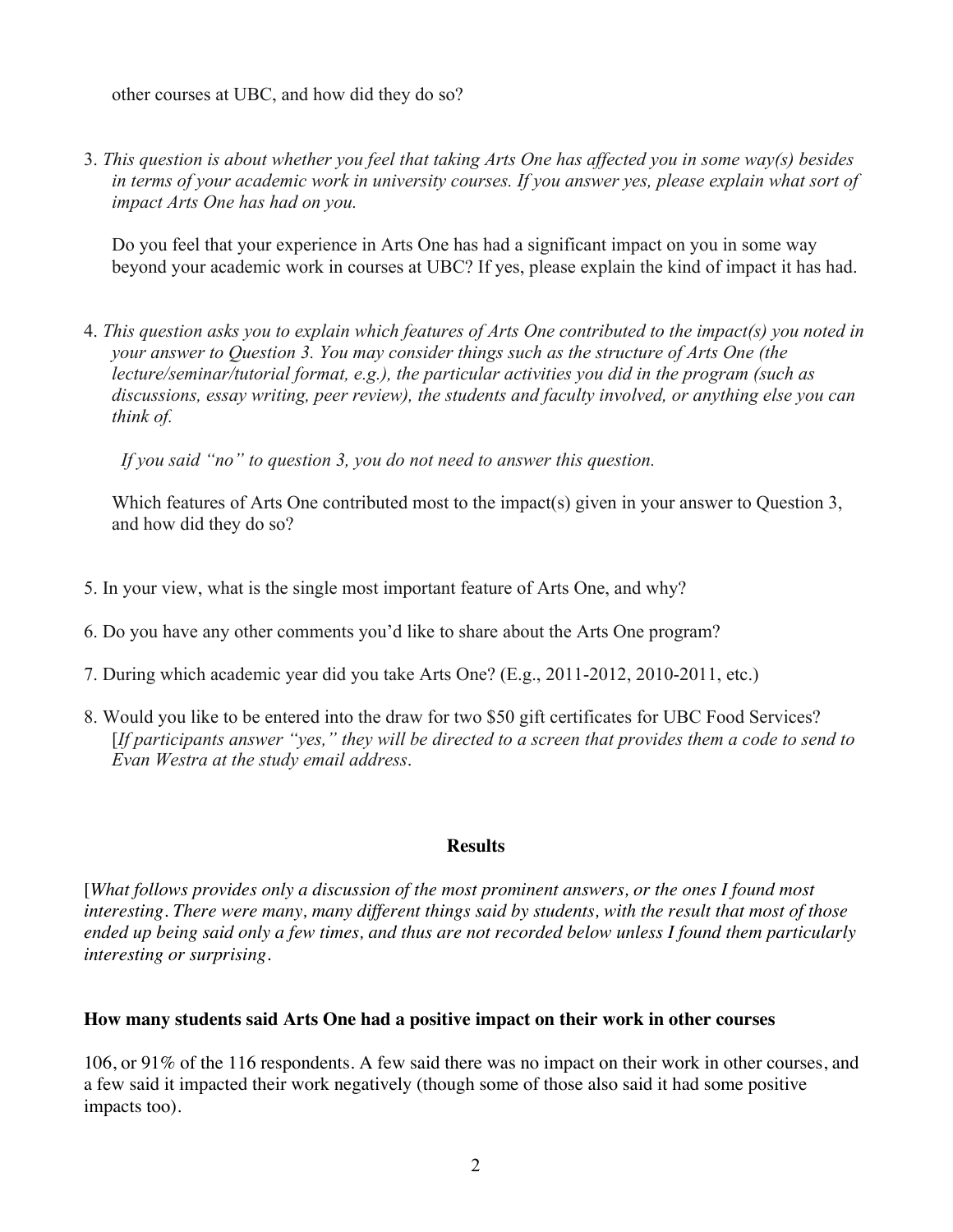## **How Arts One helps with other courses**

- 1. Most of the respondents said it helped with **writing** (73% of respondents; 80% of those who said A1 had positive impact on other courses at all). This wasn't surprising, as improving writing is one of the main emphases of Arts One. Students write 12 essays over the course of one year (approximately one every two weeks), and each of those essays is peer reviewed in a tutorial meeting of four students plus their professor. Every week students meet in these tutorials and discuss two essays, each for 25-30 minutes.
	- a. Of those, 48% said it was **tutorials** that helped with their writing, and 39% said it was the **amount of writing** that helped (that they do quite a bit of writing, on a regular schedule). Some of these may be the same people (they may have said both things). Out of all respondents, 35% said **tutorials** were helpful for their writing in other courses (39% of those who said A1 had a positive impact on their work in other courses. Of all respondents, 29% said the **amount of writing** was helpful (31% of those who said A1 had a positive impact).
	- b. One thing that several students mentioned as being helpful for writing is the chance to read and comment on others' essays; some noted that this helped them think more critically about their own. One stated that giving comments to peers in front of the professor, and having the professor comment on those comments, was especially helpful.
	- c. Some students focused on the particular **feedback given by professors** on their essays, either in writing on the essays themselves, or in tutorials (20% of respondents, 22% of those who said A1 had positive impact on their coursework). Of those who said Arts One helped with their writing in other courses, 27% said the feedback from their professors was helpful.
	- d. Not as many students cited their **peer feedback in tutorials** as being helpful for improving their writing in other courses: 9% of the total respondents, and 9% of those who said A1 had a positive impact on their coursework. The question was open-ended and allowed students to say what came first to their minds. Perhaps they ranked other things as more helpful than peer feedback in their own minds, and simply didn't mention it even if they thought it was helpful.
- 2. A significant number of students said Arts One contributed to their **critical thinking** skills (24% of respondents, 27% of those who said A1 had a positive impact on their other coursework). I expected this to show up in the survey, as one of the things we emphasize in Arts One is providing students with a lot of opportunity to develop their own responses and arguments to the texts and issues we discuss. The seminars are focused on discussion, and many of us try to get the students to lead that discussion as much as possible (with some variation for professor style, of course) and though we provide essay topics for the papers, they are purposefully open-ended so that students have a lot of room to argue for their own readings and emphasize what they find important.
	- a. However, the survey responses did not provide much clarity as to what aspects of the program especially helped with critical thinking, in the students' views. Many of those who said A1 helped with critical thinking did not explain clearly how, and among those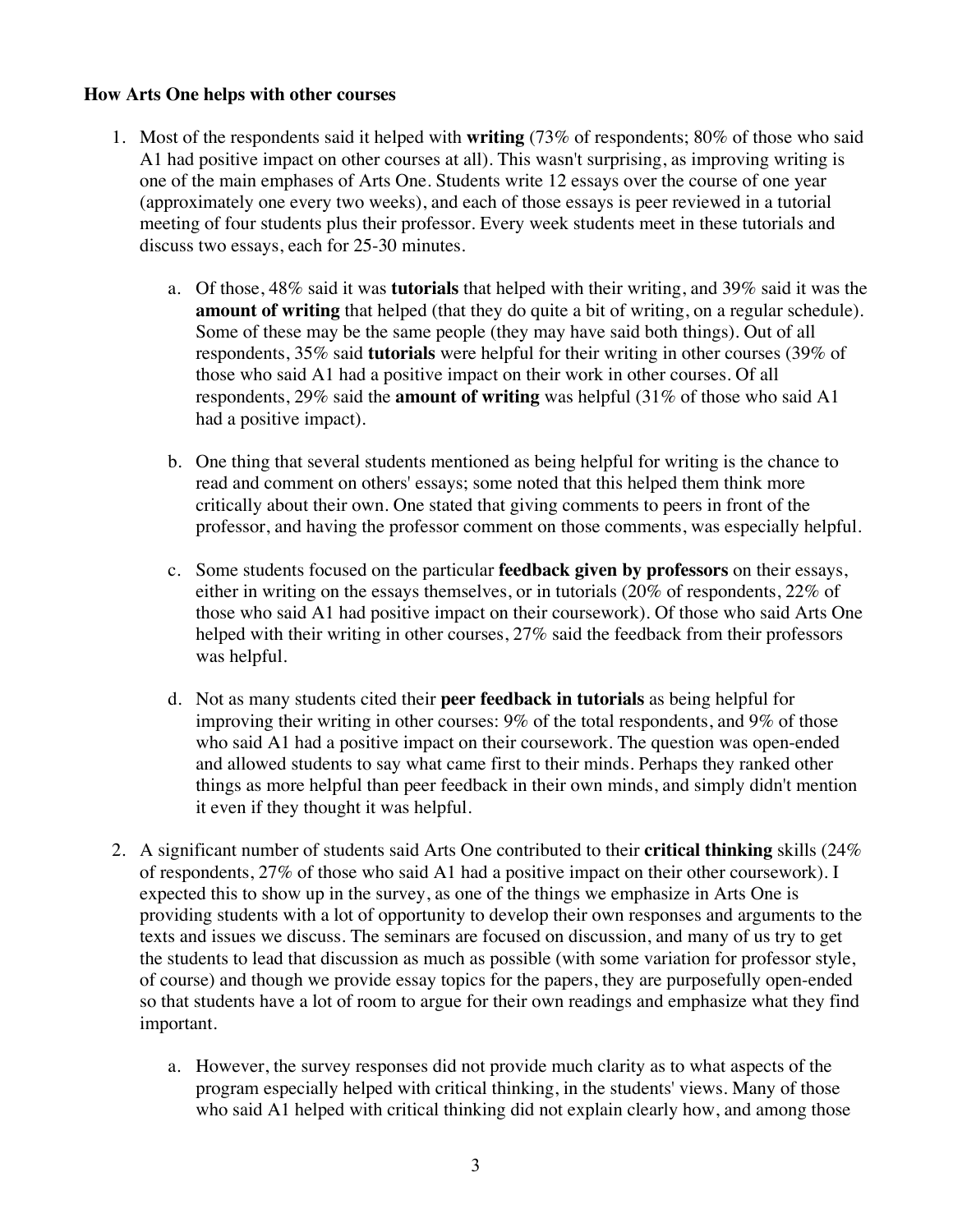that did, numerous aspects were cited such that I couldn't find a clear pattern for which things were most helpful.

- 3. The same number of students as said Arts One helped critical thinking said it helped their **confidence** in some way, such as confidence speaking in class, speaking to profs, confidence in their writing skills, or in their own ideas as valuable (24% of respondents, 27% of those who said positive impact).
- 4. A good number of students pointed out that Arts One provides a **good foundation for their studies in other courses** in the Faculty of Arts, because **the texts** read and discussed were addressed again in other courses later (22% of respondents, 24% of those who said A1 had a positive impact on their other coursework). Arts One emphasizes what some might call "core texts" in literature and philosophy (the course provides credits in English, History and Philosophy). So insofar as students' other courses include readings by authors that are "core" or "classical" in the sense of being agreed upon as valuable reading, then the books we read in A1 will show up again in their other courses. One thing pointed out by only one student, but that we emphasize ourselves, is that in Arts One we read entire books as much as possible, rather than excerpt (with some exceptions--after all, the whole of Hobbes' *Leviathan* or Freud's *Interpretation of Dreams* are a bit much to cover in one-two weeks, which is how long we devote to each book). We do this so that students are able to get as well-rounded a picture of the text as possible, seeing each part in context with the rest, and their views are not shaped by which excerpts we pick (as the one student wisely noted).
- 5. Generally, many students said things done in **tutorials**, or something about their experience in tutorials, was in some way helpful for their other coursework (51% of respondents, 56% of those who said A1 had a positive impact on their coursework). 69% of these said tutorials were helpful for writing, and the rest noted other things, such as increased confidence in speaking and own ideas and arguments, learning to disagree respectfully, learning to take criticism well, practice for future peer review, and more). The numbers for **seminars** were just a little lower (44% of respondents, 48% of those who said A1 had a positive impact on their other courses). Students mostly focused on the value of seminar discussions, which helped them learn how to analyze texts, opened their minds to different viewpoints, helped them get feedback on their own ideas, helped them gain confidence in speaking, and helped prepare them for future discussion classes, among other things.

# **How many students said Arts One impacted them in some positive way beyond their work in other courses**

96 out of 116, or 83%. Most of those who did not assent to this simply said it did not impact them beyond coursework. Only two gave negative comments in response to this question, and only one of those was about the program itself.

# **How Arts One impacts students beyond their work in other courses**

1. The most often-cited answer to this question from students was that Arts One provided a **closeknit community** that allowed them to develop **friendships**, get to know their colleagues and the professor, and feel comfortable in the classroom (38% of respondents, 46% of those who said Arts One impacted them in some positive way beyond their work in other courses). Students in Arts One spend most of their time in the course in groups of 20 (for the seminars) or 4 (for the